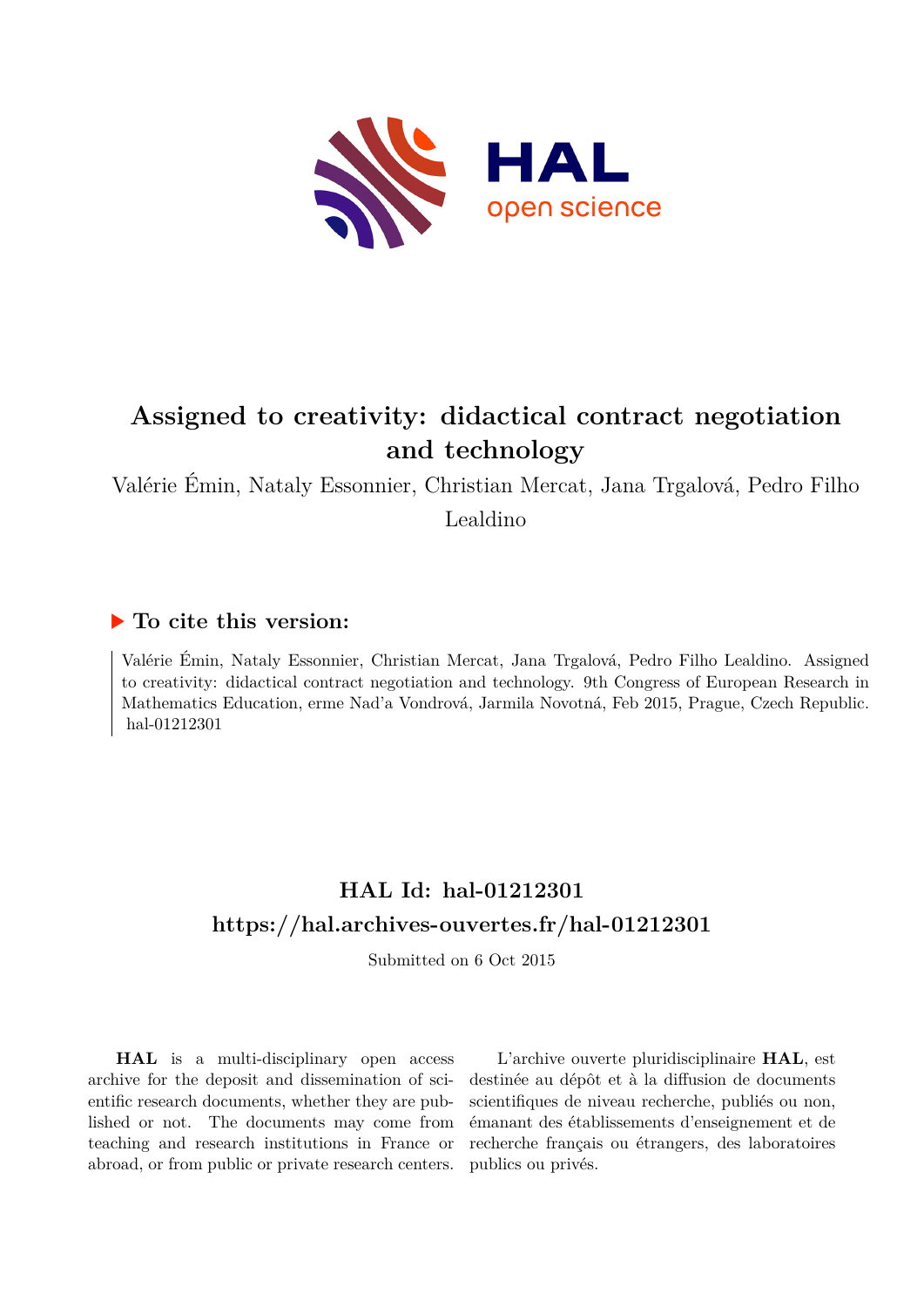# **Assigned to creativity: didactical contract negotiation and technology**

Valérie Émin, Nataly Essonnier, Pedro Lealdino Filho [1], Christian Mercat, and Jana Trgalová

S2HEP EA4148, Université de Lyon, Université Claude Bernard Lyon 1, École Normale Supérieure de Lyon, France, [pedrolealdino@gmail.com](mailto:pedrolealdino@gmail.com)

*The mcSquared European project aims at studying Social Creativity among pedagogical resources designers and Creative Mathematical Thinking in their users, through technology, namely a creative e-book software infrastructure and resources called "c-book units". This article focuses on a study carried out in the framework of this project in France experimenting such a c-book unit and highlights a particular obstacle created by a didactical contract effect related to creativity in the French mathematics classroom: high achieving students perform well on content related to an official assignment but have difficulties engaging in unusual creative problems. The article concludes on possible ways to circumvent it in order to foster the unleashing of mathematical creativity in all students.*

*Keywords: c-book technology, creative mathematical thinking, didactical contract,* 

## **INTRODUCTION**

Mathematicians profess that performing mathematics is a creative activity (Hadamard, 1954). While "capital C" creativity is clearly of the essence, can "small c" creativity ( Csikszentmihalyi, 1996) be implemented in the classroom in a way to transpose professional activity as a learning tool? Technology supported inquiry based learning is a possible way to put students in situations where their creativity is needed and can be expressed (Blumenfeld et al., 1991). Yet, many obstacles pave its way (Edelson et al., 1999). Despite these obstacles, inquiry based learning is rather put in practice and somehow familiar to students in sciences; but it might not be so in mathematics. This article focuses on didactical contract effects that may deter its adoption, in a manner similar to (Brandl, 2011) in the realm of giftedness.

In this article, we first introduce the mcSquared European project [2] and its structure in Communities of Interest (CoI) (Fischer, 2001) aiming at designing electronic books for teaching mathematics enhancing Creative Mathematical Thinking (CMT). We then present the educational resource under consideration in the reported experiment, the "Velocity" c-book, designed by the French CoI. Then we describe and analyze the experimentation carried out in two Grade 9 classrooms, where 14-15 years old students were invited to work on the Velocity c-book math activities. This lead to a didactical contract clash that we describe, followed by an outline of possible remediation. We then conclude on possible ways to improve acceptability and devolution of activities aiming at promoting creativity in mathematics classroom.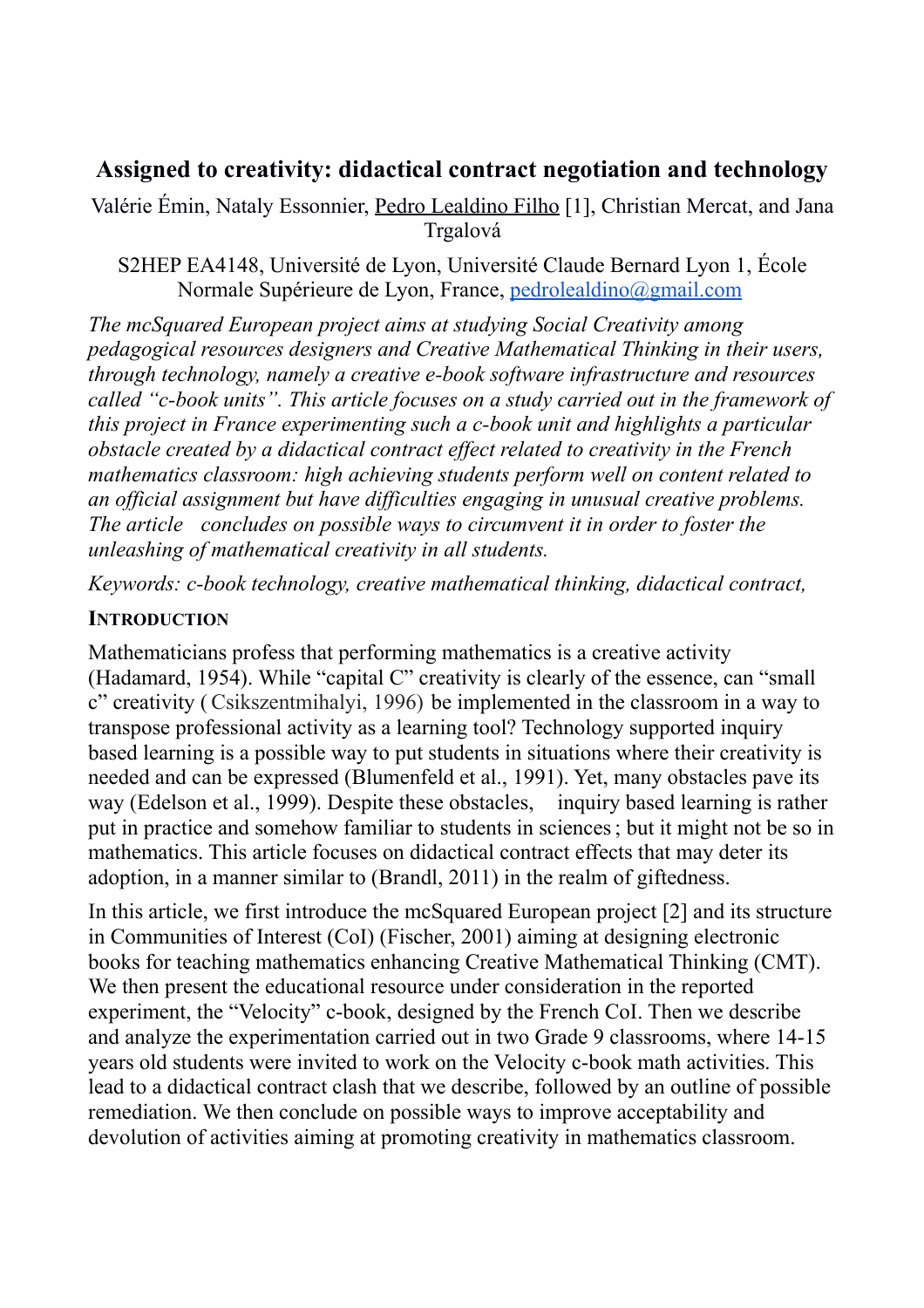## **THE MC SQUARED EUROPEAN PROJECT**

The mcSquared project aims at designing and developing an intelligent computational environment, a new genre of authorable e-book, which we call 'the cbook' (c for creative), extending e-book technologies to include diverse dynamic widgets, an authorable data analytics engine and a tool supporting asynchronous collaborative design of pedagogical resources, which we call 'c-book units'. The cbook environment aims at stimulating and enhancing creative designs for fostering mathematical creativity in mathematics classes.

Creativity is studied in two complementary ways: Creative Mathematical Thinking (CMT) in students using technology and Social Creativity (SC) in the design of cbook units intended to enhance CMT in the users. The c-book units are produced by four different Communities of Interest (CoI), organised by consortium partners' countries (France, Greece, Spain and UK), bringing together stakeholders from different professional domains, such as publishers, game developers, math education researchers, school educators... The French CoI is composed of representatives of several Communities of Practice (CoP) (Wenger, 1998), mainly gathered around the IREM [3] in Lyon and in Grenoble, and a few individuals (Fig. 1).



**Figure 1: Several CoPs around a CoI**

In this paper we only consider the creative mathematical thinking part of the project.

# **Creative mathematical thinking**

Based on the existing literature review on creativity (Guilford, 1950; Kaufman & Sternberg, 2010), mathematical creativity (Sriraman, 2004, 2005; Leikin & Lev, 2007) and mathematical thinking (Tall, 2002; Blinder, 2013), we understand CMT as the combination of divergent and convergent thinking in **mathematics**.

Divergent thinking in mathematics is characterized by:

- fluency: number of solutions;
- flexibility: number of categories (representations and settings) of solutions;
- originality: statistical frequency of solutions;
- elaboration: depth and detail of solutions.

Convergent thinking is characterized by :

mathematical correctness or conventional answers,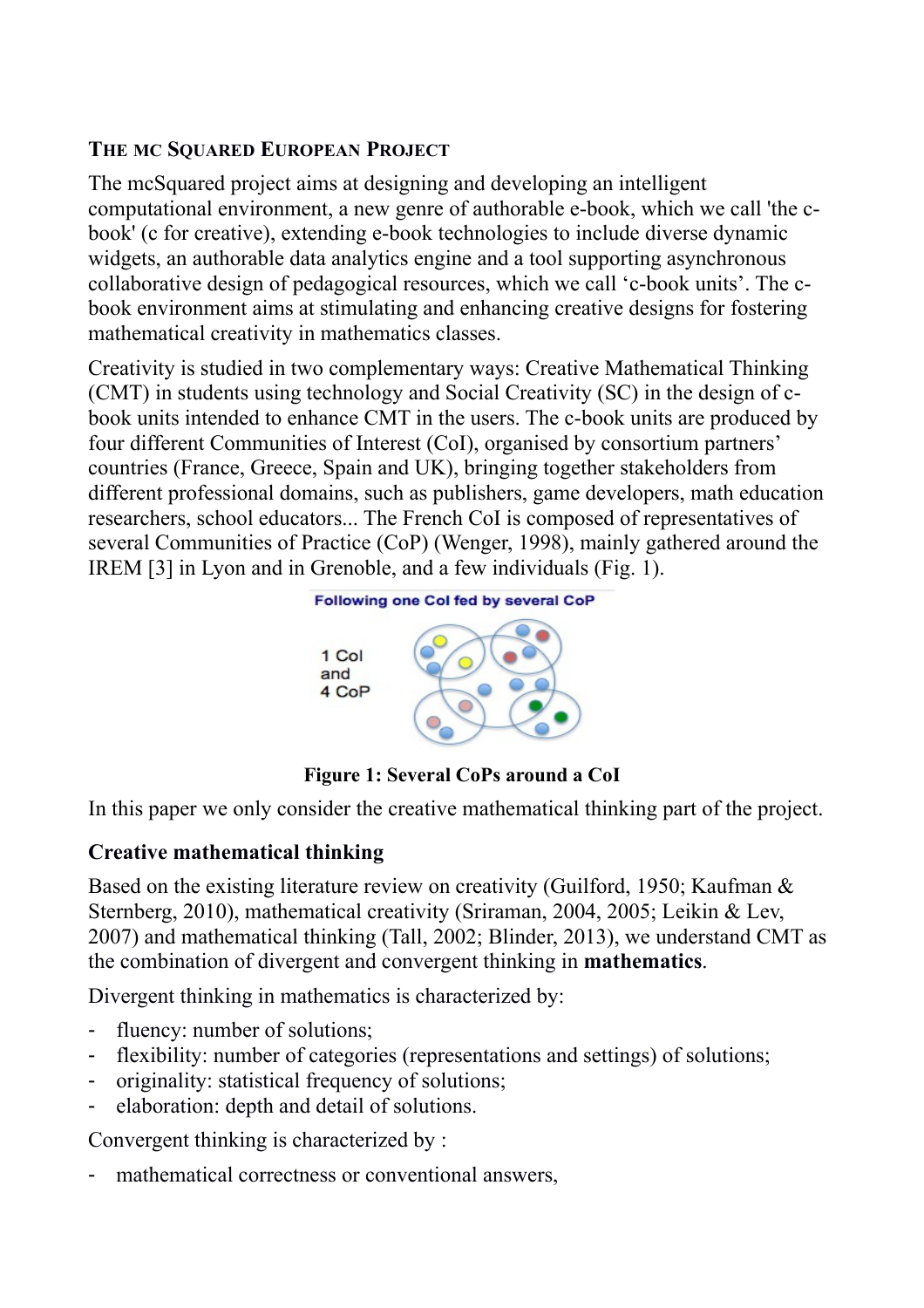- use of cognitive processes to produce one or very few possible solutions.

Besides, CMT can be fostered by adequate feedback regarding its different dimensions: fluency, flexibility, originality/novelty, appropriateness and usefulness, provided by the c-book unit, teachers, fellow students… CMT is associated with an individual and relative to a given community, a given context, in which the process is envisioned to be used.

We can also integrate the social aspect of creativity in CMT dealing with motivation of participants, the issue of informal norms that promote cooperation and assistance, the social recognition of one's work value. The present article treats specifically this point and some obstacles that hinder creativity, namely didactical contract effects.

# **THE VELOCITY C-BOOK UNIT**

First, a c-book unit is a digital pedagogical resource developed in a specific environment of the project, the c-book technology, viewable and editable in any modern Internet browser, organised in a set of pages which bundle together texts and communicating widgets from different origins enabling a great variety of affordances. They can be movie or sound players, 2D and 3D object viewers, but also constructionist bricks of software such as dynamic geometry software (Geogebra, Cinderella...), dynamic algebra software (epsilonwriter), programming environments (eSlate Logo TurtleWorlds, javaScript, cindyScript, GeogebraScript...), specialized visualization constructs ("widget factories", spreadsheets, graph of a function, algebraic expression editor, calculator...). These widgets can be saved and shared in a particular state, ranging from an empty canvas to a finished full fledged "press and play" interactive resource, as well as half-baked micro-worlds (Kynigos, 2007) to be appropriated and worked upon by the students.

The idea of the Velocity c-book unit stems from the Community of Practice called TraAM (Mutualised Academic Works [4]) group in IREM Lyon, mainly composed of secondary mathematics teachers, focusing on the design of open-ended problems and problem-solving with technology. Their aim is to develop a shared repertoire of resources based on interesting use of ICT in the tackling of interdisciplinary openended problems in everyday life situations. They collaboratively design resources that they cross-experiment in their own classes. This CoP production takes place into a national framework coordinated by the ministry of education.

After a presentation and a quick *a priori* analysis of the c-book unit, we present the results of the experimentation carried out in two classes, with different average achievement levels in mathematics.

## **Learning goal**

The Velocity c-book unit, aimed for Grade 9 students, has as the main learning goal the notion of speed as distance divided by time leading to the notion of derivation as a faraway objective.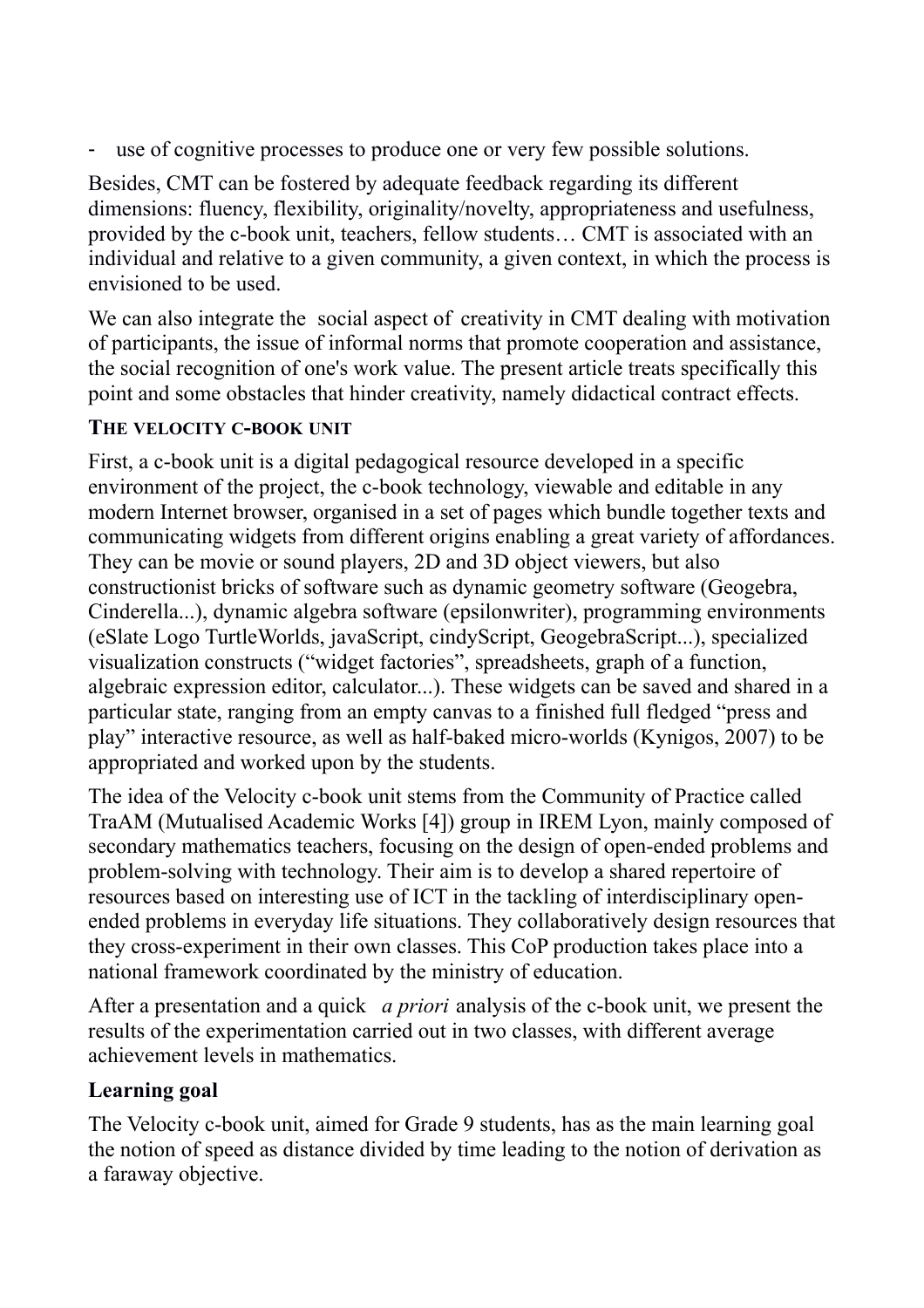The main targeted competency is modelling real world situations, but a series of subcompetences useful in this context and promoting creativity are also at stake: Understand a problem, engage in a research, show initiatives, be original; suggest answers, propose hypotheses or conjectures, formulate questions; prove that something is true or that it is false; communicate, orally or in a written form.

The idea behind this c-book unit is to let students gather information from the real world in order to analyse what they see with a "scientific eye", including the need to "be true to the data", reflecting the fact that real life does not provide you with polished data that makes sense at once: real data is full of glitches and does not follow exactly the model that you want to force on it. Specifically for this c-book unit, speed is the topical notion at work. Therefore an important goal is to make the students realize that position and time can be defined exactly only in theory but nevertheless, that a crude approximation is enough to be able to make science and take decisions based on it. We know from the start that this is a real change in didactical contract (Brousseau 1988) for most of the students, used to be fed artificial exercises with a unique well defined answer to a question they know they can answer with readily available tools. This experiment focuses on the study of the devolution phase.

### **Description of the learning situation**

| <b>Activities</b>   | "widgets" used                          | <b>Questions asked to students</b>      |
|---------------------|-----------------------------------------|-----------------------------------------|
| Tunnel              | Three videos taken from a car driving   | According to the video, will the car    |
| $(3 \text{ pages})$ | through a tunnel, Cinderella            | driver receive a fine for exceeding the |
|                     | chronometer, GeoGebra                   | speed limit in the tunnel?              |
| Particles           | Simulation of a particle in Cinderella, | Dance your way as a function: graph     |
| $(4 \text{ pages})$ | Graph2, GeoGebra, Microsoft Kinect      | the movement of a particle, and move    |
|                     |                                         | to replicate a given graph.             |
| Control             | Picture of a paper disk used in trucks  | According to the tachograph, what is    |
| $(3 \text{ pages})$ | to monitor their speed along the day,   | the total distance driven by the truck  |
|                     | Geogebra                                | driver that day?                        |
| Average             | GeoGebra                                | Give the average speed of a car in a    |
| speed $(1 p)$       |                                         | given condition.                        |

The c-book unit comprises a series of four activities organized in 11 c-book pages:

#### **Table 1: Velocity c-book unit activities.**

Each activity presents raw data of some sort and a very simple question that should engage the students in making sense of the data in order to answer these questions (see Table 1). Initiatives, which are manifold, have to be taken in order to overcome the limitations inherent to real world phenomena and reach definitive conclusions despite uncertainty. Being able to validate hypotheses such as "the car was driving too fast", or "the truck drove for more than 500 km", without knowing everything precisely is a goal that is attainable but requires mathematical creativity from the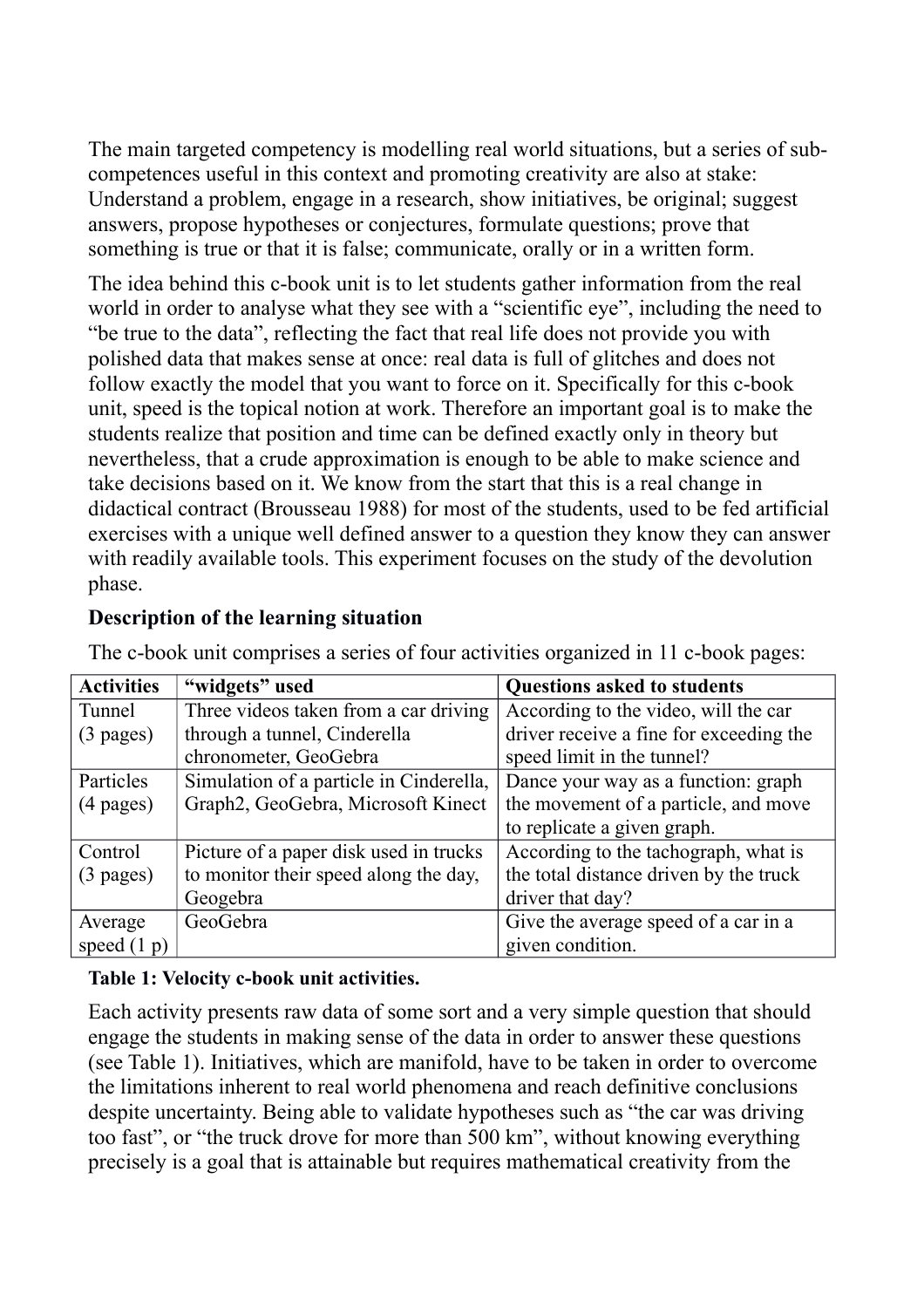students. In what follows, we present in more details the Tunnel activity and its brief *a priori* analysis.





In this activity, students have to analyse videos taken from within a car while driving through a tunnel and try to figure out whether the speed limit is reached or not. They have to look for clues, such as the trails of lights or chevrons in order to estimate the car speed, by tabulating the timing and positions of these events, computing the average speed, dealing with imprecision and confidence intervals. Three different videos are provided (Fig. 2), with computer adjusted speed profiles falling in three different scenarios showing two types of speed camera: a fixed speed camera and an average speed measuring camera, requiring the notions of instantaneous and average speed. In the first scenario, the car is not caught by any of the two speed cameras, in the second one it is caught only by the fixed speed camera, and in the third scenario it is caught only by the average speed measuring camera.

The total length of the tunnel is 1757 m. The students can identify chevrons and lights that are evenly spaced, with a space prescribed in some official documents that can be found on the internet, or estimated with the number of such events and the total length. The position of the fixed speed camera should be found as well. Then a chronometer available on the c-book page can be used to record some events like the moment a chevron or a light disappear from the screen.

The expected students' behaviour is to search for the total length of the tunnel, to view the video and to measure with the embedded chronometer the total time from the beginning to the end and finally to infer the average speed for the first question.

Several issues are expected to be encountered. What about the format Hours : Minutes : Seconds . Milliseconds, how to work with this data in order to make some math? The students are supposed to paste the minutes and seconds in two columns and elaborate a formula that gives the total amount in seconds. Another issue is the accuracy of the data. When two students record the same events, the data can vary. How can they account for it? Shall they take the mean of the different values between students? Before that they have to agree on a starting time and a translation in time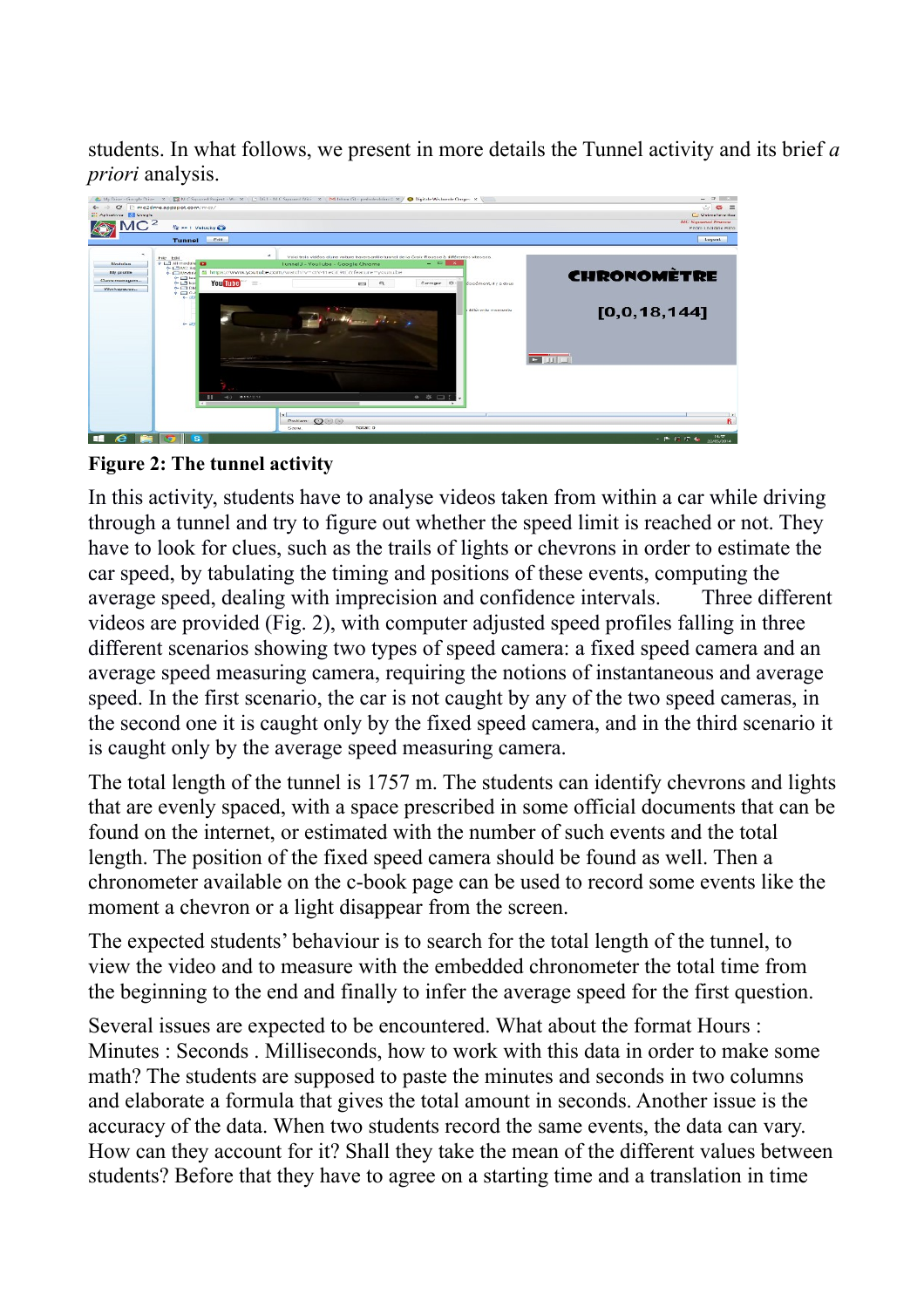might be in order. Once this is done, they can begin to do some calculations, but they were already involved in mathematics: modelling a phenomenon, transforming it to observations which can be quantified, is part of mathematics. A more difficult problem is the comparison of data recording different events: especially the ones that record timings of chevrons and timings of lights: it is only after the plotting of both position graphs overtime that the comparison can be performed, because the discrete set of data for both events do not mingle that easily on the tables of numerical values. Only the graphical plot of position with respect to time (and not the rank of item!), which are both discrete sequences of the same integer rank, can show similarities. This is a difficult issue because plotting position against the item rank (the line number in the spreadsheet) is the obvious way to plot a sequence. And the item ranks of the chevrons and lights are related to the associated positions through a linear transformation (the respective distances between two occurrences). This requires a deep understanding of the notion of function of one variable: the position is a function of time but given as values in a sequence with given ranks and time itself is a function of the same rank. Therefore we can infer values of the position as a function of time and forget about the rank as an intermediate variable, artefact of our modelling.

Starting with the raw data, we produced different elaborate constructions and each page in the c-book unit unravels some possible new features, including widgets of many different kinds. We count on the orchestration of a teacher, knowing a good portion of what is feasible given the available technology and examples of implementations that are proposed in the c-book, to help the students leapfrog from one instrumented situation to another. But it is our hope that some students will eventually go beyond the proposed implementations, or in totally new unexpected directions to answer the first question.

#### **THE EXPERIMENTATION**

Although our objective was to design learning situations in which the use of the cbook unit could be autonomous by groups of students, the pilot study reported in this section is regulated by a teacher, in order not to "spoil the fun" and yet see progress. Moreover, mastering all the aspects of the powerful tools afforded by the c-book technology is not obvious. For the time being the transition from one page to a next one is not automatic and should be controlled by a teacher orchestrating the activity. The pedagogical context in which we conducted the experimentation was provided by a teacher with her students. Two Grade 9 classes (secondary  $3$ <sup>rd</sup> in French school system, called therefore 3C and 3D in what follows) with 14-15 years old students participated in the study, working in groups of 3-4, equipped with computers and a beamer that could project the work of a given group. The two classes are very different, the first one is composed of students which perform well in mathematics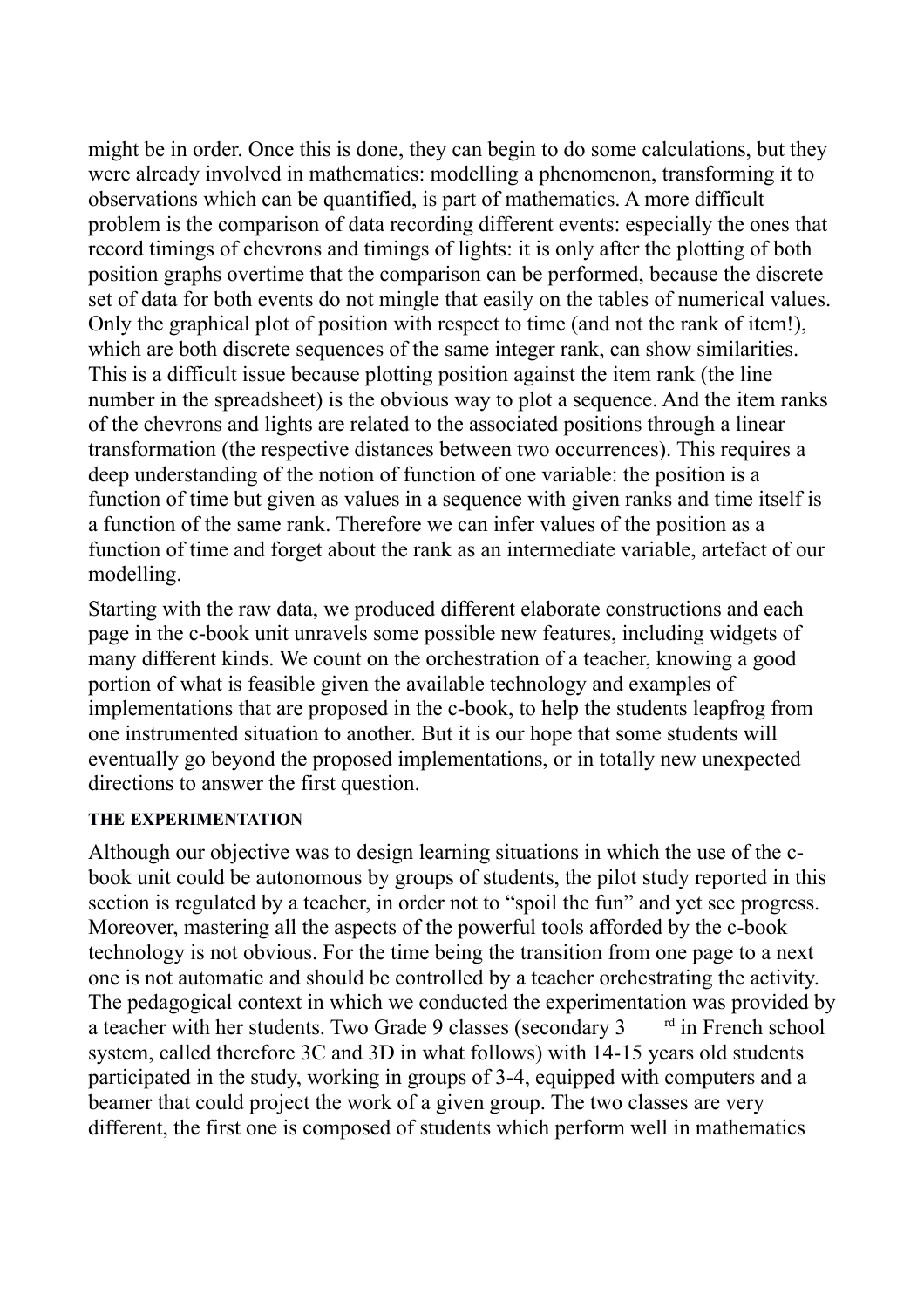and the second one of students that have difficulties coping with the core of the curriculum and who circumvent frontal confrontation with mathematics.

We report only on the "Tunnel" activity. Investigation on the average speed, different speed controls and some research on the tunnel was given as homework before the classroom session during which the students worked together on the activity.

## **3D class - lower achieving students**

The students were relating the scenario to their own experience and discussed about the issue, it really meant something for them. After a few viewings of the video, they understood how to compute the average speed by measuring the time and the distance, having learnt how to do it themselves in similar situations. They addressed, discussed and solved the issues, difficult for them, of converting the ratio of a distance by a time from m/s to km/h, using proportionality and dealing with decimal representation of time instead of the usual hexadecimal HHMMSS representation. They showed progress in the direction of defining a protocol suitable to estimate the instantaneous speed (lights, marks on the road) but nobody came to a definite answer, only the average speed was computed and related to their own estimates based on their experience. The session was nevertheless felt as successful by all parties.

# **3C class - higher achieving students**

When comparing the assigned videos between groups, the class, in a very homogeneous fashion, realized that it was the same one, tuned to fit special purposes. They answered at once without doing computations, sorting correctly the three videos into three different scenarios regarding the fine. They gave the answer they thought the teacher was expecting, minimizing their effort and failing to engage into the activity. When pressed, they correctly explained the measurements and computations that had to be done, both for the average and instantaneous speeds but nobody actually did them. What refrained them from doing anything is the obvious fact that only crude estimates were possible and that the answer had to be somehow unique, giving that an approximation would have been wrong and was not in order. The issue of giving error margins was debated. Incited once again to make measurements, they were forced to reluctantly take decisions, measure events, and give answers. They had to admit that, whereas their actual numbers were indeed different, the final conclusions were the same for each group on a given video. The expressed feeling was that of an abuse of power and a lousy work ethic on the part of the teacher who went beyond her right in asking such questions, that this was not mathematics and that nothing of that sort was ever asked at the junior high school final national exam "brevet des collèges". This students' behaviour can be interpreted as a reaction to the didactical contract break-up (Brousseau, 1988).

## **Remediation**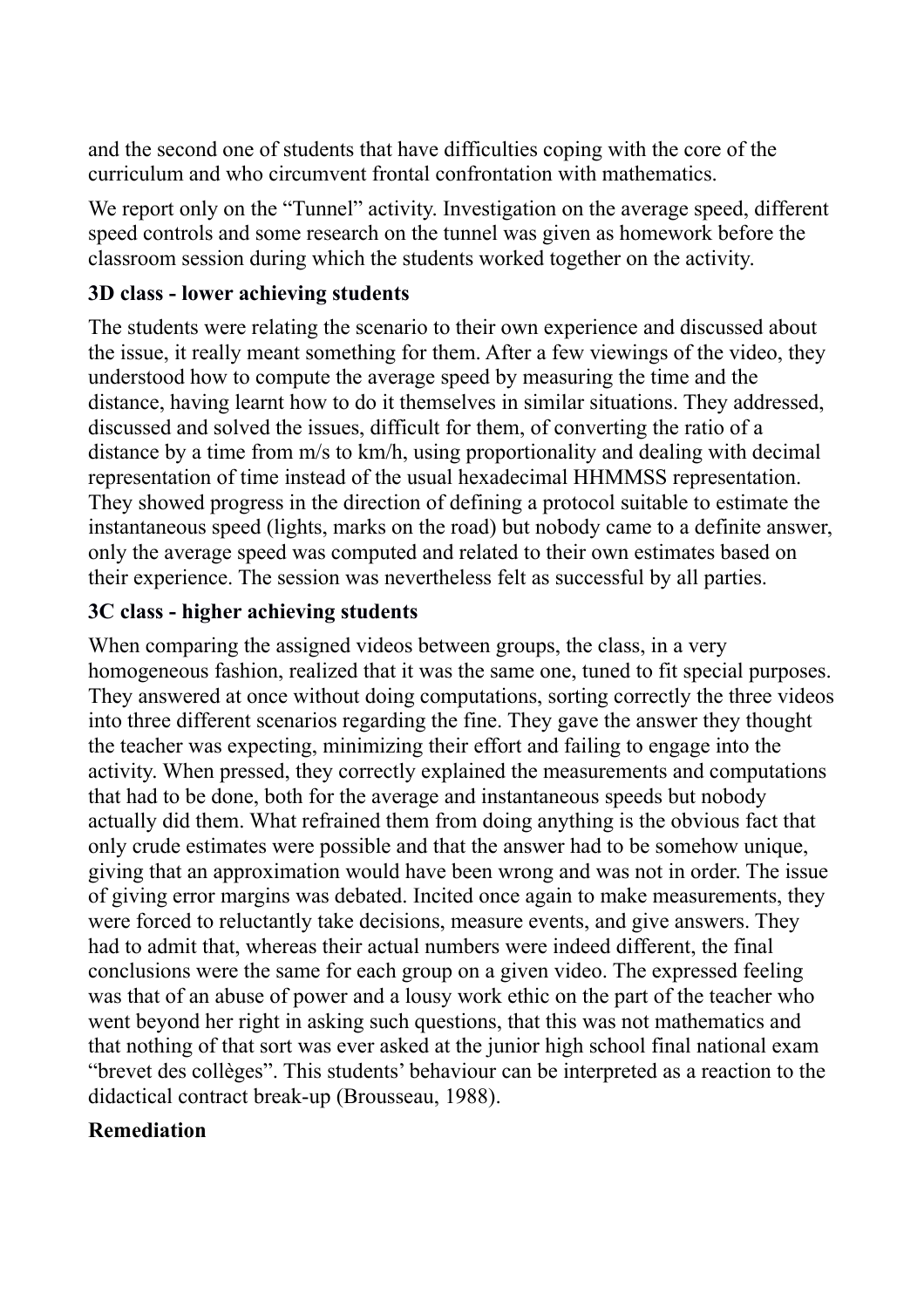A possible way out of this didactical contract clash was found by making explicit a list of competencies taken from the national curriculum. This list of competencies, one of the results of the EvaCoDICE project [5], is now introducing the c-book, in order to be self-evaluated throughout the activity. For example, students have to choose, for the competency labelled "Understand the problem, do some research, take initiatives, be original" an item in the following list:

- "I don't understand what we are looking for, I can not begin",

- "I understand what we are looking for but I don't know how to begin, I don't have any good idea",

- "I understand what we are looking for, I am trying but I make mistakes in my research, I have some ideas",

- "I understand what we are looking for, I make some experiments, I have ideas".

Showing the students a table with the list of competencies reassured them in the fact that, whereas these are indeed never assessed at a national exam, they are nevertheless officially expected from them. But on the other hand, this remediation leads to a reinforcement of the didactical contract that only what is explicitly and officially required is to be used in the classroom. In a system where national assessments explicit the expectations for all partners of the educational system (students, teachers, parents...), and which sticks to technical and standardized tasks, promoting CMT is a real challenge when the achievement measured by these assessments does not correlate easily with CMT.

#### **CONCLUSION**

Fostering Creative Mathematical Thinking in the classroom needs a tailored "ecology" (Barquero, Serrano, & Serrano, 2010), a trained teacher, a rich *milieu* and a special didactical contract (Chevallard, 2012; Wozniak, 2012) to be negotiated: *it's alright to think! Make some guess! Explore!* Such competencies are seldom valued in the curriculum.

In the agenda for progress in math education, Schoenfeld (2011) states that "*assessments that are consistent with [mathematically rich content and sense making activities]*" is one of the conditions to achieve the goal of a "meaningful engagement with powerful mathematics for all children". This condition might be the most taxing in the didactical contract effect that was observed here: high achieving students tend to minimize their effort and see no direct interest in engaging into what they see as exceeding their job as a student. Teacher training has as well to address the evaluation of competencies.

It is all the more true with technology enhanced learning especially in unsupervised situations: in order to earn student's interest, we might have to put our activities in the cyber-space perspective in which they live and which is so engaging for them. Adding social-networking and timing might turn a dull set of marks and assessments into a friendly competition; the 21  $\frac{1}{s}$  st century didactic engineer should identify,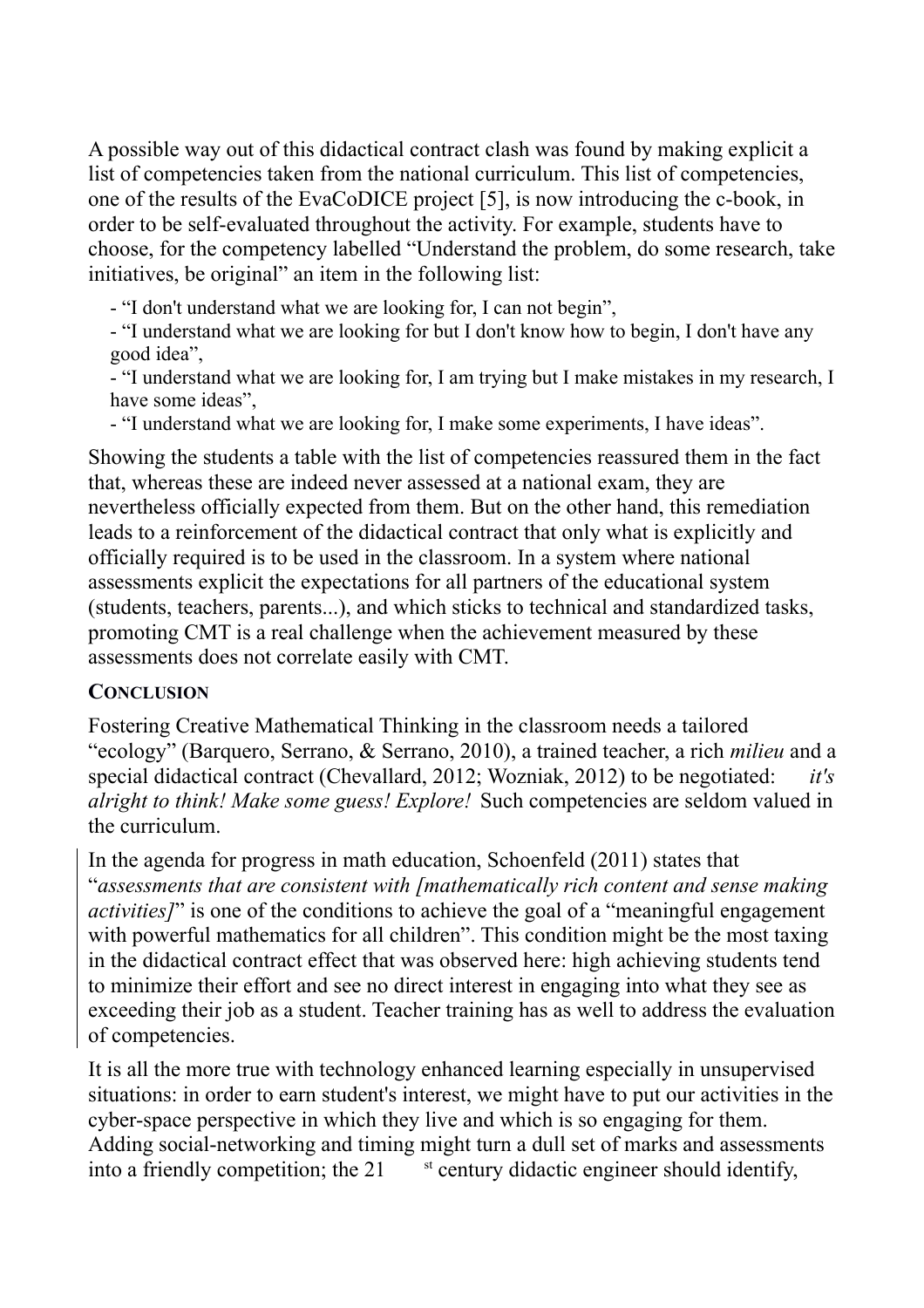alongside the didactical variables, the playful appealing ones, which can turn a mathematical task into a game where devolution of the task means not trying to please the teacher but to have fun, where fellow students cooperate online, turn upside down their assignments and boast their achievements on social networks. Recent works (Pelay, 2011) and political stands (Vallaud-Belkacem, 2014) tend to point in the right direction!

#### **NOTES**

1. Supported as well by the CAPES - Proc . Nº 0791/14-8, Ministry of Education of Brazil.

2. MC SQUARED European project ICT STREP 100712. [http://mc2-project.eu. T](http://mc2-project.eu/)he research leading to these results has received funding from the European Union Seventh Framework Programme (FP7/2007-2013) under grant agreement n° 610467 - project "M C Squared". This publication reflects only the author's views and Union is not liable for any use that may be made of the information contained therein.

3. IREM: Institute for Research in Math Education, a network of 28 such institutes in France is devoted to studying math education and math teachers training. [http://www.univ-irem.fr](http://www.univ-irem.fr/)

4. TraAM (Travaux Académiques Mutualisés) are the IREM groups under regional educational authorities that develop and share resources aiming at supporting the use of technology in classrooms.

5. EvaCoDICE project (Évaluation par compétences dans les démarches d'investigation au collège et à l'école) http://ife.ens-lyon.fr/lea/le-reseau/les-differents-lea/evacodice

#### **REFERENCES**

Barquero, B., Serrano, L., & Serrano, V. (2010). [Creating necessary conditions](http://cerme8.metu.edu.tr/wgpapers/WG6/WG6_Barquero.pdf) [for mathematical modelling at university level](http://cerme8.metu.edu.tr/wgpapers/WG6/WG6_Barquero.pdf) . In *Proceedings of CERME 8* (pp. 950–959), Antalya, Turkey.

Blinder, S. M. (2013). *Guide to Essential Math.* Elsevier: New York.

Brandl, M. (2011) [High attaining versus \(highly\) gifted pupils in mahtematics:](http://www.cerme7.univ.rzeszow.pl/WG/7/Brandl_Paper_CERME7_WG7.PDF) [a theoretical concept and an empirical survey.](http://www.cerme7.univ.rzeszow.pl/WG/7/Brandl_Paper_CERME7_WG7.PDF) In *Proceeding of CERME 7,* Rzeszow, Poland*.*

Blumenfeld, P., Soloway, E., Marx, R., Krajcik, J., Guzdial, M., & Palincsar, A. (1991). Motivating Project-Based Learning: Sustaining the Doing, Supporting the Learning. *Educational Psychologist*, *26*(3-4), 369–398.

Brousseau, G. (1988). [Le contrat didactique: Le milieu.](http://guy-brousseau.com/wp-content/uploads/2012/02/contrat-milieu1.pdf) *Recherches en didactique des mathématiques*, *9*(3), 309–336.

Chevallard, Y. (2012). *[Teaching mathematics in tomorrow's society: a case for](http://yves.chevallard.free.fr/spip/spip/IMG/pdf/RL_Chevallard.pdf) [an oncoming counterparadigm](http://yves.chevallard.free.fr/spip/spip/IMG/pdf/RL_Chevallard.pdf)* . In Proceedings of the 12th International Congress on Mathematical Education, Seoul, Korea.

Csikszentmihalyi, M. (1996). *Creativity: Flow and the psychology of discovery and invention*. New York: Harper Collins.